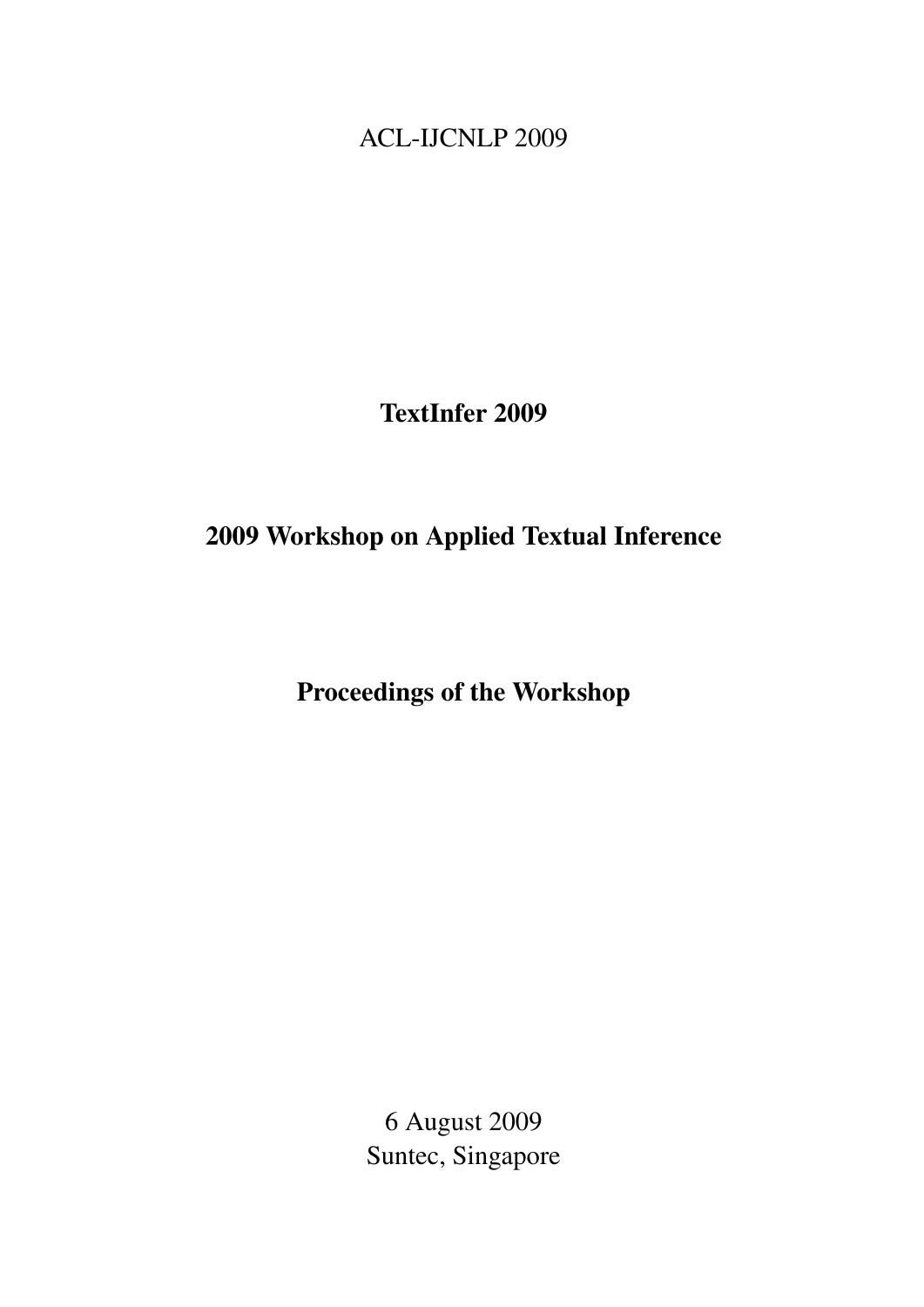Production and Manufacturing by *World Scientific Publishing Co Pte Ltd 5 Toh Tuck Link Singapore 596224*

 c 2009 The Association for Computational Linguistics and The Asian Federation of Natural Language Processing

Order copies of this and other ACL proceedings from:

Association for Computational Linguistics (ACL) 209 N. Eighth Street Stroudsburg, PA 18360 USA Tel: +1-570-476-8006 Fax: +1-570-476-0860 acl@aclweb.org

ISBN 978-1-932432-48-0 / 1-932432-48-5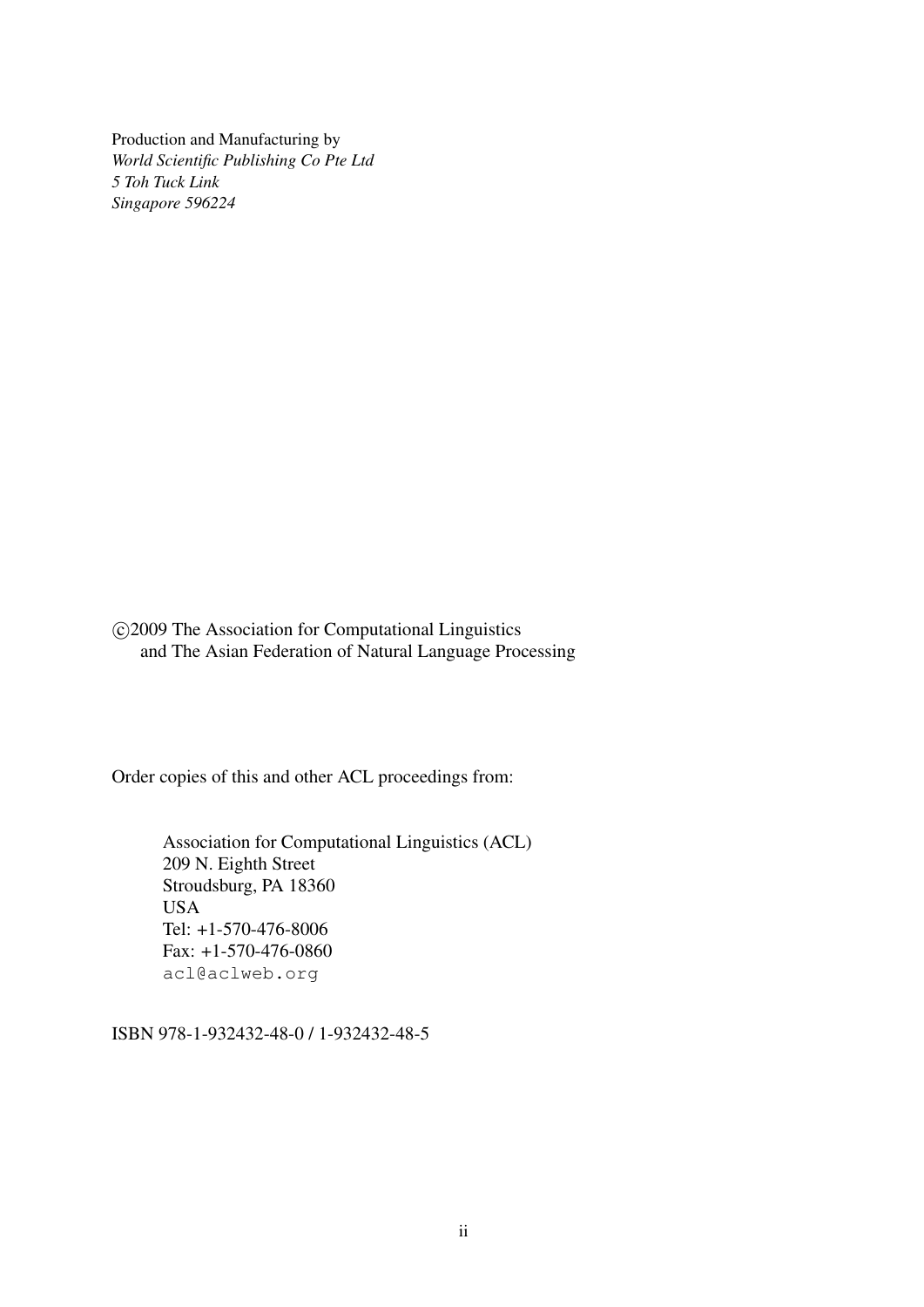## Introduction

Applied textual inference has attracted a significant amount of attention in recent years. Recognizing textual entailments and detecting semantic equivalences between texts are at the core of many NLP tasks, including question answering, information extraction, text summarization, and many others. Developing generic algorithms and resources for inference and paraphrasing would therefore be applicable to a broad range of NLP applications.

The success of the first three Recognizing Textual Entailment (RTE) Pascal challenges and the high participation in this year's NIST-organized RTE challenge show that there is a very substantial interest in the area among the research community. RTE and paraphrase detection tasks have considerably stimulated research in the area of applied semantics, and computational models for textual inference are becoming more and more reliable and accurate as a result.

The goal of this workshop is to provide a common forum where people can discuss and compare novel ideas, models and tools for textual inference and paraphrasing. The workshop follows previous ACL workshops on these topics (the ACL workshop on "Empirical Modeling of Semantic Equivalence and Entailment", 2005, and the joint ACL-PASCAL workshop "Textual Entailment and Paraphrasing", 2007). This line of workshops goes in parallel with the RTE challenges, now organized by NIST, by promoting a deeper understanding of what are the scientific achievements and the new findings emerging in the field.

We would like to thank all the people that made this workshop possible: the people that submitted a paper, the reviewers, and the participants.

Enjoy the workshop!

The workshop organizers,

Chris Callison-Burch, John Hopkins Univesity (Program Co-chair) Ido Dagan, Bar Ilan University Christopher Manning, University of Stanford Marco Pennacchiotti, Yahoo Research Labs Fabio Massimo Zanzotto, University of Rome "Tor Vergata" (Program Co-chair)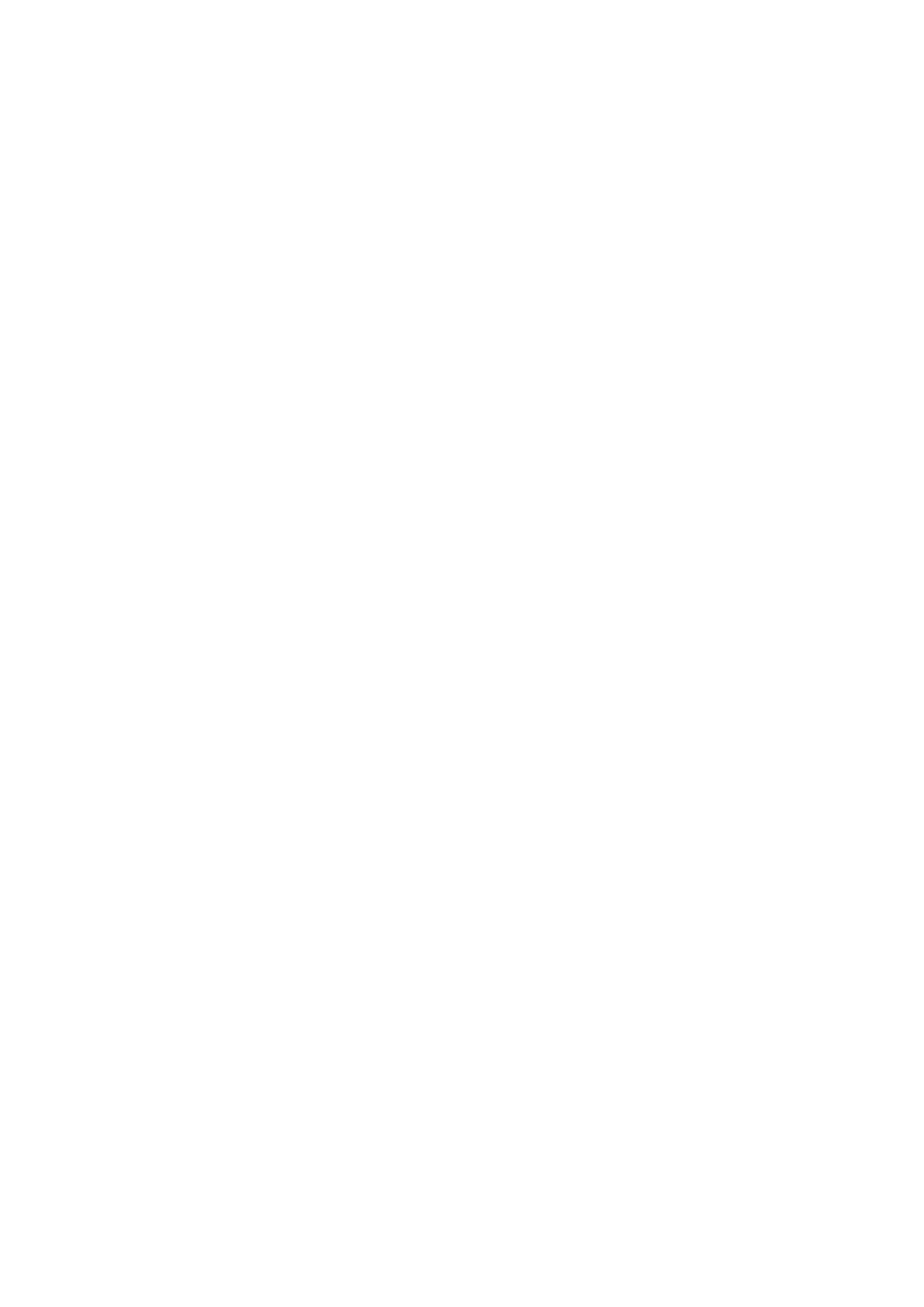#### Organizers:

Chris Callison-Burch, John Hopkins Univesity (Program Co-chair) Ido Dagan, Bar Ilan University Christopher Manning, University of Stanford Marco Pennacchiotti, Yahoo Research Labs Fabio Massimo Zanzotto, University of Rome "Tor Vergata" (Program Co-chair)

#### Program Committee:

Regina Barzilay, MIT Johan Bos, University of Rome "La Sapienza" Bill Dolan, Microsoft Research Mark Dras, Macquarie University Anette Frank, University of Heidelberg Graeme Hirst, University of Toronto Kentaro Inui, Nara Institute of Science and Technology Bill MacCartney, Stanford University Bernardo Magnini, FBK-irst Katja Markert, University of Leeds Rada Mihalcea, University of North Texas Dan Moldovan, University of Texas at Dallas Alessandro Moschitti, University of Trento Kiyonori Ohtake, ATR Sebastian Pado, University of Stanford Manfred Pinkal, Saarland University Dan Roth, University of Illinois at Urbana-Champaign Satoshi Sato, Nagoya University Satoshi Sekine, New York University Idan Szpektor, Bar Ilan University Stefan Thater, Saarland University Kentaro Torisawa, NICT Lucy Vanderwende, Microsoft Research Annie Zaenen, PARC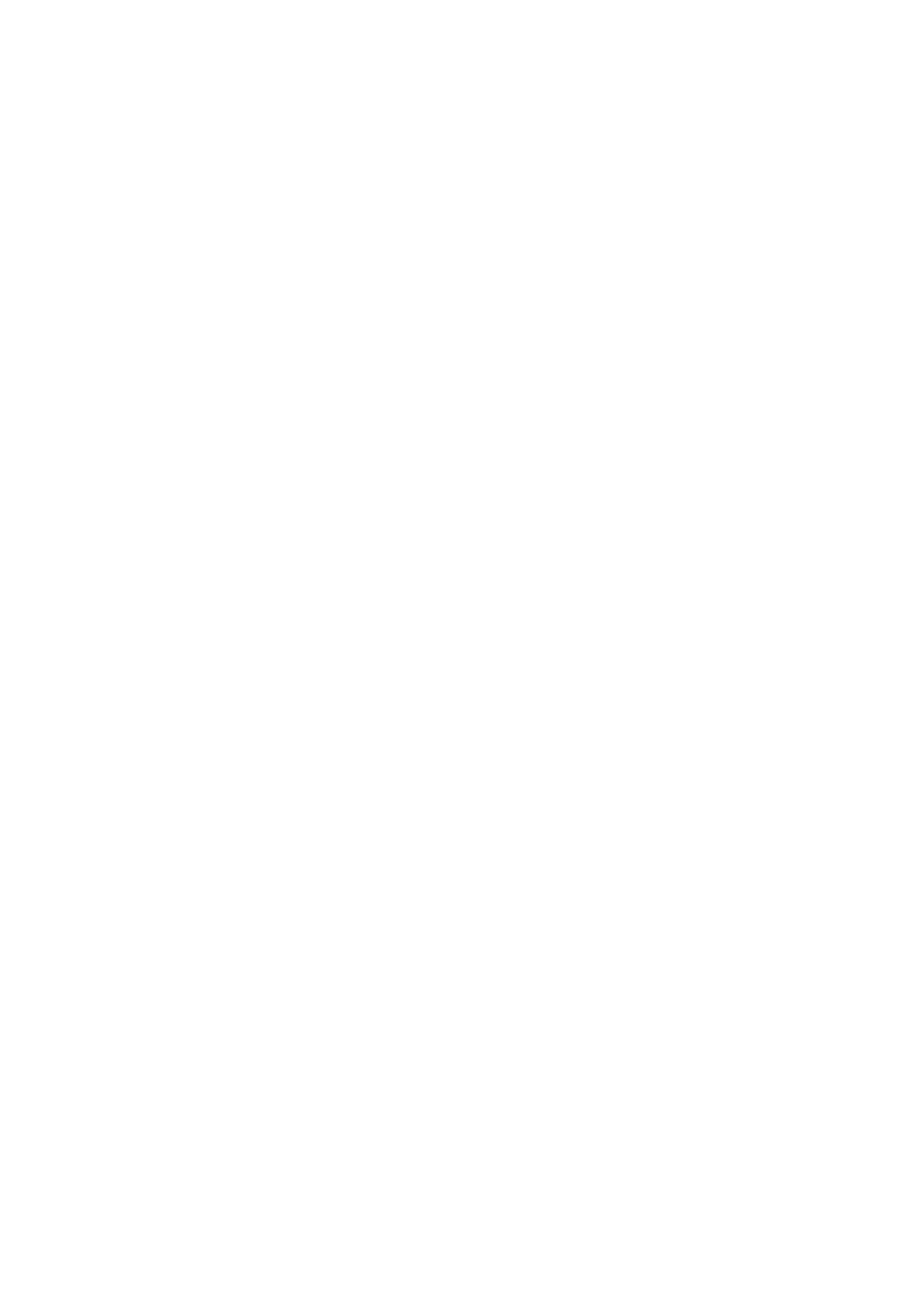# Table of Contents

| Multi-word expressions in textual inference: Much ado about nothing?<br>Marie-Catherine de Marneffe, Sebastian Pado and Christopher D. Manning 1 |
|--------------------------------------------------------------------------------------------------------------------------------------------------|
| A Proposal on Evaluation Measures for RTE                                                                                                        |
| Sub-sentencial Paraphrasing by Contextual Pivot Translation                                                                                      |
| <b>Augmenting WordNet-based Inference with Argument Mapping</b>                                                                                  |
| <b>Optimizing Textual Entailment Recognition Using Particle Swarm Optimization</b>                                                               |
| <b>Ranking Paraphrases in Context</b>                                                                                                            |
| <b>Building an Annotated Textual Inference Corpus for Motion and Space</b>                                                                       |
| Using Hypernymy Acquisition to Tackle (Part of) Textual Entailment                                                                               |
| Automating Model Building in c-rater                                                                                                             |
| Presupposed Content and Entailments in Natural Language Inference                                                                                |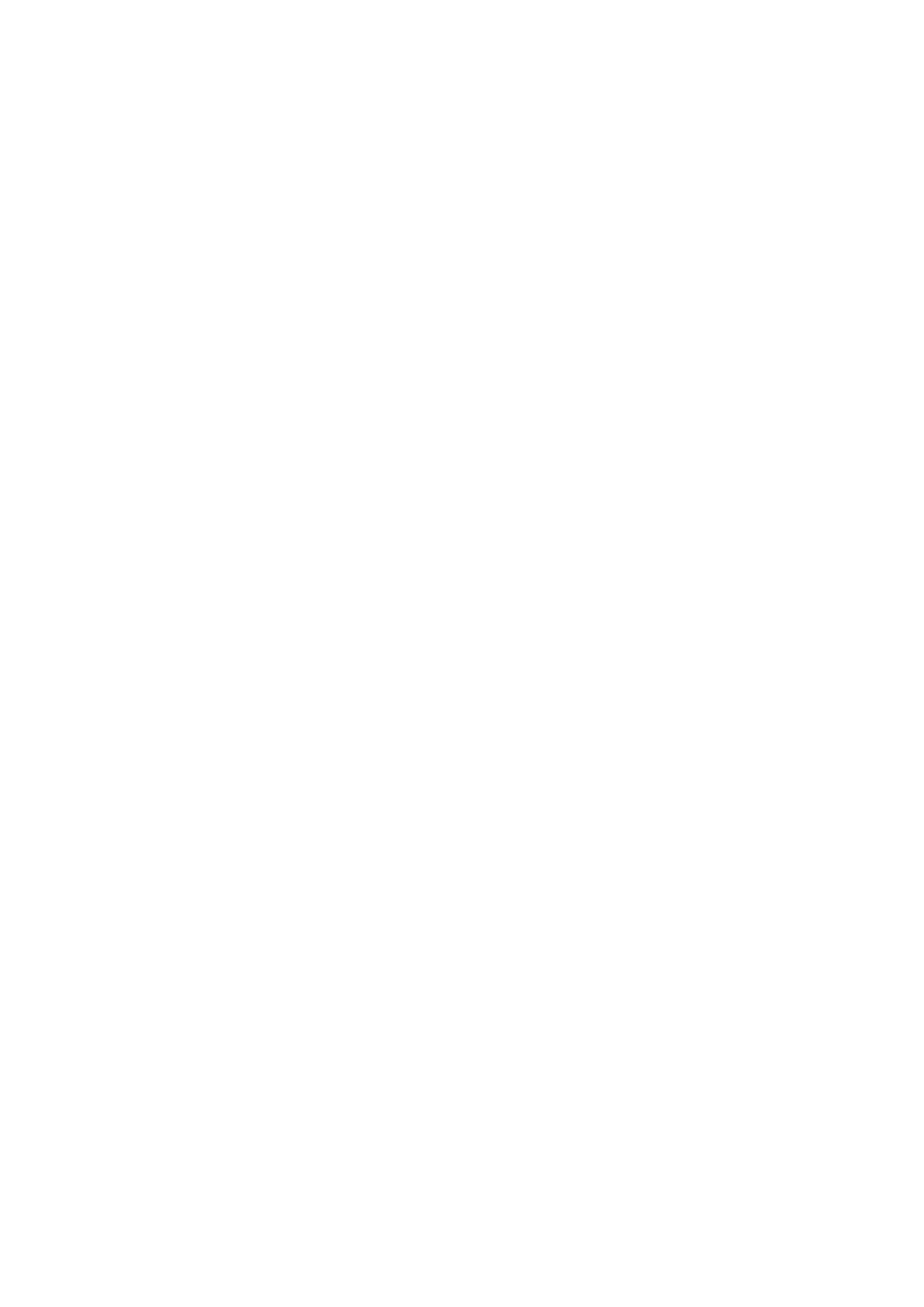# Conference Program

### Thursday, August 6, 2009

| $8:45 - 9:00$   | <b>Opening Remarks</b>                                                                                                                         |
|-----------------|------------------------------------------------------------------------------------------------------------------------------------------------|
|                 | <b>Session 1: Foundational Aspects and Linguistic Analysis of Textual Entailment</b>                                                           |
| $9:00 - 9:30$   | Multi-word expressions in textual inference: Much ado about nothing?<br>Marie-Catherine de Marneffe, Sebastian Pado and Christopher D. Manning |
| $9:30 - 10:00$  | A Proposal on Evaluation Measures for RTE<br>Richard Bergmair                                                                                  |
| $10:00 - 10:30$ | Coffee Break                                                                                                                                   |
| $10:30 - 11:00$ | Sub-sentencial Paraphrasing by Contextual Pivot Translation<br>Aurélien Max                                                                    |
| $11:00 - 12:00$ | <b>Invited Talks</b>                                                                                                                           |
| $12:00 - 13.50$ | Lunch                                                                                                                                          |
|                 | <b>Session 2: Learning Textual Entailment Rules and Building Corpora</b>                                                                       |
| 13:50-14:20     | <b>Augmenting WordNet-based Inference with Argument Mapping</b><br>Idan Szpektor and Ido Dagan                                                 |
| $14:20 - 14:50$ | <b>Optimizing Textual Entailment Recognition Using Particle Swarm Optimization</b><br>Yashar Mehdad and Bernardo Magnini                       |
| $14:50 - 15:10$ | <b>Ranking Paraphrases in Context</b><br>Stefan Thater, Georgiana Dinu and Manfred Pinkal                                                      |
| $15:10 - 15:30$ | Building an Annotated Textual Inference Corpus for Motion and Space<br><b>Kirk Roberts</b>                                                     |
| $15:30 - 16:00$ | Coffee Break                                                                                                                                   |